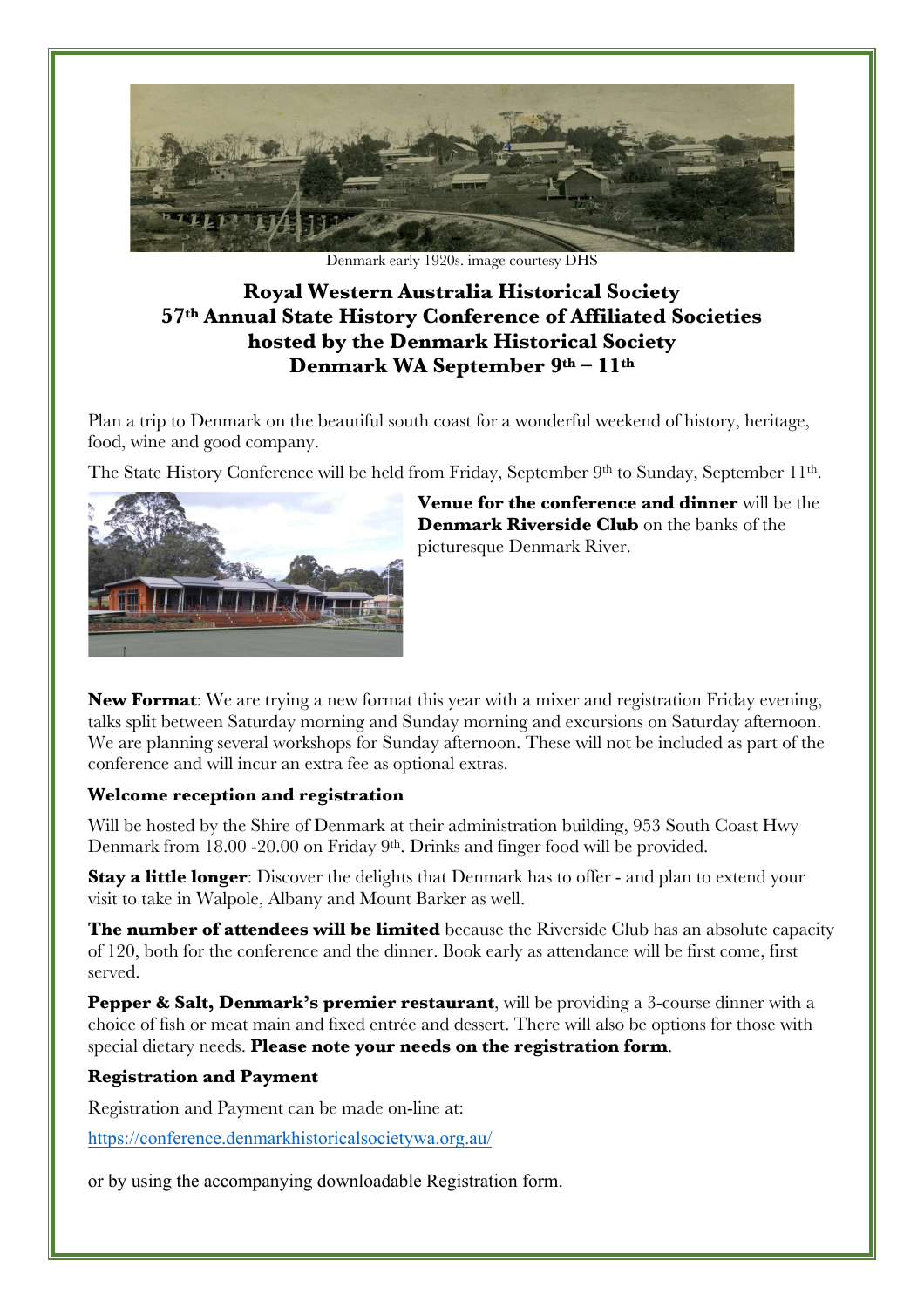**Accommodation and travel** are for you to organise so don't hesitate. Contact the Denmark Visitor Centre on 08 9848 2648 or via https://denmark.com.au/ for their advice and bookings. Denmark has two motels: The Denmark Hotel right in town and the Koorabup Motel on the western edge of the town. There is also a huge range of Airbnb's, and other short term rental accommodation, best booked through one of the online booking services.

Public transport is available to Denmark via Bunbury by bus and train, or direct to Albany. Flights are available between Perth and Albany via Regional Express Airlines. The RWAHS Coach option has been abandoned through lack of interest.

The Denmark Historical Society looks forward to welcoming you to Denmark in September this year. It will be a conference to remember!

## **Saturday Afternoon Excursions**:

#### **Recollections of War Museum**



The owners, John and Kathryn Shapland have a fascination with the human experience of war, both good and ill, and a powerful sense of respect and admiration for Australians and others who set out to fight in conflicts past. This has led them to build a unique home for letters, photographs, uniforms, relics and other noteworthy items. Their ever-growing collection is treasured in a series of rooms built by John himself and in displays designed by Kathryn. You are welcome to step into this special place and share their

journey as a place of contemplation and inspiration. Thousands of artefacts have been sourced from around the world including medals, equipment, uniforms and items made by troops for their entertainment, together with documents such as personal diaries, letters and unique wartime photo albums. One of the special focuses is the role played by women. Items connected with the Red Cross and the Women's Land Army form some of the main displays and research archives. Recollections of War focuses on the humanity of all people who have served. It is about honouring not only their sacrifice, but the forbearance made by their loved ones and families both during the war and after. **Cost: \$25 including scones jam and cream and tea or coffee.**

#### **Tingledale Hall**

The hall is situated on the Valley of the Giants Road about 43 km west of Denmark. It was erected in 1925 as a school to educate the children of parents who came as Group 116 of the original Group



Settlers. The building was last used as a school in 1968. It has been maintained and preserved by the local community and is now the local centre for sports, meetings, church and all local functions. Modern tennis courts have been erected, while septic toilets and barbeques are available for social functions. The hall is the main centre of public meeting between Walpole and Denmark and represents a great example of repurposing an historic building for current use. The interior is lined with a great display of historic

photographs of the district. A country afternoon tea is included, and members of the Bow Bridge-Tingledale-Hazeldale Ladies Club and the Walpole-Nornalup Historical Society will be available to tell you more about local history. If time permits, you may be able to visit the near-by Valley-of-the-Giants treetop walk. **Cost for the Tingledale visit: \$15 including afternoon tea.**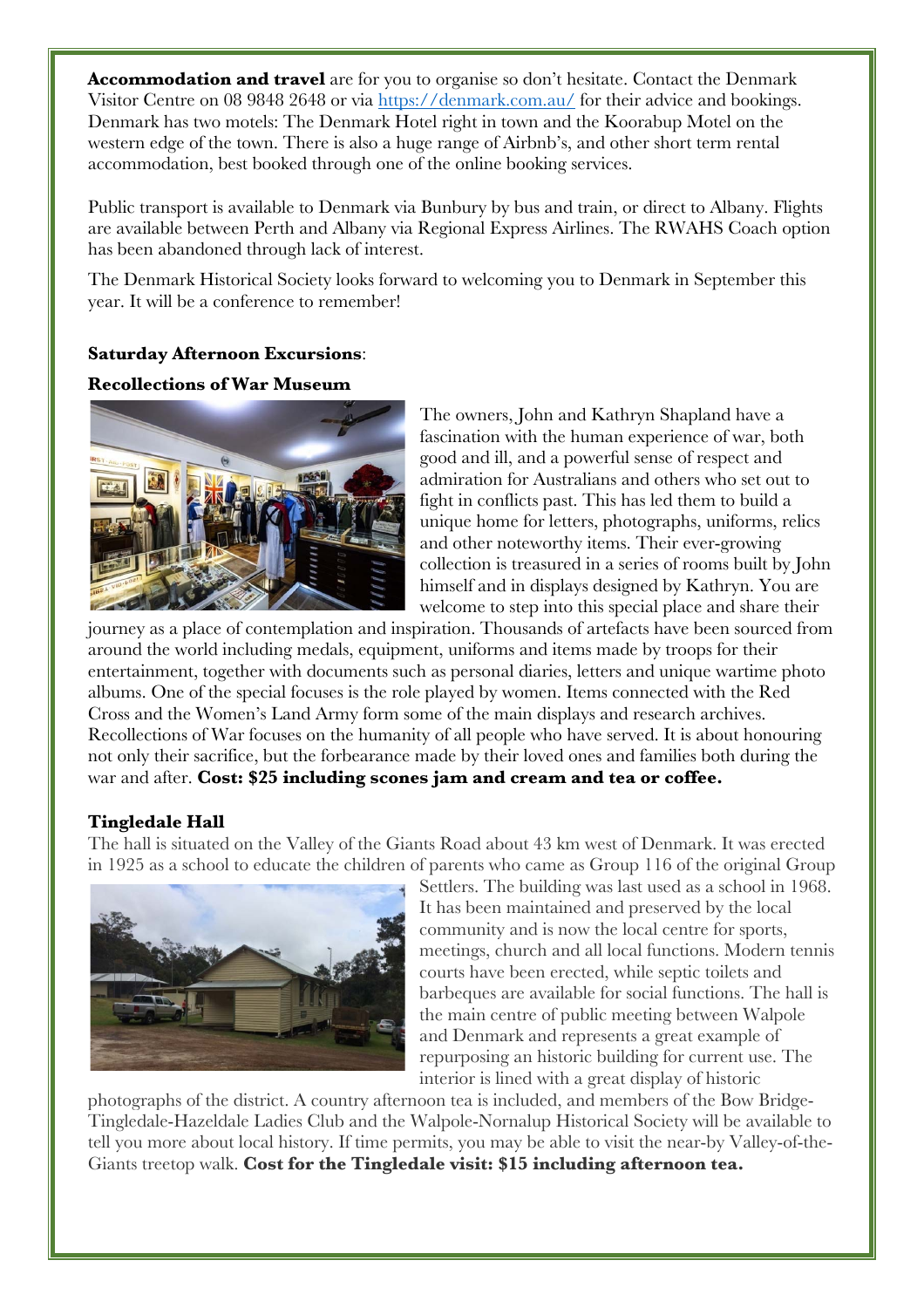#### **Denmark Museum**



walking.

#### **Bloody Hippies (the movie**)

Visit the Denmark Museum and see it's wonderful collection of photos, documents and artefacts of life in the district over the last 128 years. The Museum is situated in the Old Police Station, 16 Mitchell St. Denmark Historical Society members will be on hand to help you if you are looking for more information. We can also provide you with a pamphlet which lists historical sites around the town that you can visit on foot, or by car if the weather isn't conducive to

During the early 1980's Denmark experienced a cultural influx that was to stamp its identity forever. The alternative life-style movement that had swept the globe through the 60's and 70's had



finally discovered the South Coast of Western Australia. "Bloody Hippies!" is an oral history documentary that explores this social-cultural phenomenon ... A collection of old movie footage, photographs and interviews, providing reflections on the town's recent history. Although the 'hippy' settlers were initially not well received by the locals, many of them have since become respected community leaders, politicians and business people, contributing greatly to the town's 'greenie' and arty' identity, and consequent popularity with tourists and locals alike. Interviews are woven together with Director Valeska Wood's personal recollections about growing up in this small, conservative farming and milling town during the 1970's. After some years away, Wood returns

to discover a very different Denmark to the sleepy little town of her childhood. Duration: 67 mins. We hope to have a couple of the remaining "Hippies" from this era to add further colour to this film showing. Free and held at Denmark CRC 2 Strickland St.

## **PRACTICAL WORKSHOPS (optional and at extra cost)**

## **We will be bringing you more details next month on these optional workshops, to be held on Sunday afternoon**

Mike & Joy Lefroy, Bringing history to life through story and games

Ruth Halbert, Using art in historic interpretation

Fiona Bush, Applying for grants for small societies + Succession Planning in historical societies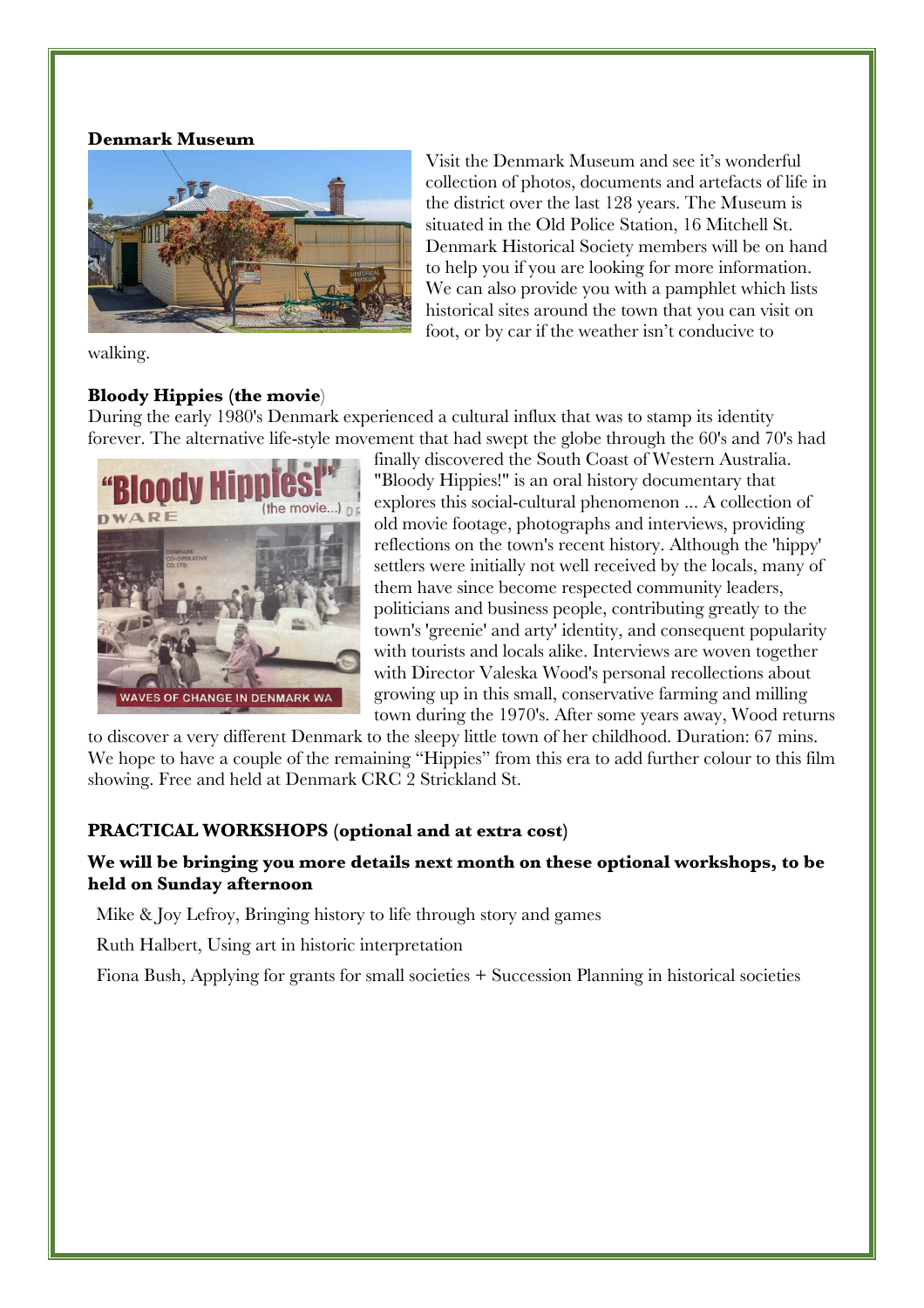# **RWAHS AFFILIATES 57th CONFERENCE PROGRAM (DRAFT)**

# **DENMARK September 9-11 2022**

| <b>FRIDAY EVENING PROGRAM</b> |                                                                                                                                             |  |  |
|-------------------------------|---------------------------------------------------------------------------------------------------------------------------------------------|--|--|
| 18.00-20.00                   | Civic Welcome and Conference Registration<br>Hosted by Denmark Shire Council<br>Administration Building at 953 South Coast Highway, Denmark |  |  |

| <b>SATURDAY PROGRAM</b>            |                                                                          |                                                        |                                                                               |  |
|------------------------------------|--------------------------------------------------------------------------|--------------------------------------------------------|-------------------------------------------------------------------------------|--|
| <b>TIME</b>                        | <b>NAME</b>                                                              |                                                        | <b>TOPIC</b>                                                                  |  |
| $9.00 - 9.10$                      | Lester Coyne & Ashleigh<br>Murch                                         |                                                        | Welcome to Country & Conference                                               |  |
| $9.10 - 9.20$                      | Conference opening - Hon Jane Kelsbie MLA<br>Member for Warren-Blackwood |                                                        |                                                                               |  |
| $9.20 - 9.30$                      | <b>Roll Call of RWAHS Affiliated Societies</b>                           |                                                        |                                                                               |  |
|                                    | <b>Denmark - The Early Days</b>                                          |                                                        |                                                                               |  |
| $9.30 - 10.00$                     | Traill                                                                   | Vernice Gillies with Malcolm                           | Menang and Bibbulmun: The Importance<br>of Wilson Inlet to Indigenous Society |  |
| $10.00 - 10.30$                    | Malcolm Traill                                                           |                                                        | No, not Copenhagen! Origins of Denmark<br>after European Settlement           |  |
| $10.30 - 11.00$                    | Miriam Crandell                                                          |                                                        | Emilliah: The Utopian Suffragist Settlement<br>Scheme Proposed for Denmark    |  |
| $11.00 - 11.30$                    | <b>Morning Tea</b>                                                       |                                                        |                                                                               |  |
|                                    | <b>Denmark - The Defining Years</b>                                      |                                                        |                                                                               |  |
| $11.30 - 12.00$                    | <b>Ross McGuinness</b>                                                   |                                                        | Elleker, Denmark, Nornalup: The Railway<br>extended West but Never Met        |  |
| $12.00 - 12.30$                    | Dale Fewings                                                             |                                                        | Group Settlement: A Denmark Perspective                                       |  |
| $12.30 - 13.00$                    | <b>Bev McGuinness</b>                                                    |                                                        | Through Sawdie's Lens: Perspectives on<br>Pioneer Photographer Bert Saw       |  |
| $13.00 - 14.00$                    | Lunch                                                                    |                                                        |                                                                               |  |
|                                    |                                                                          | Denmark - Out and About                                |                                                                               |  |
| <b>Recollections of War Museum</b> |                                                                          | Halcyon Park, 51253 South Coast Highway (Hay River)    |                                                                               |  |
| Group Settlement<br>Experience     |                                                                          | Tingledale Hall, Valley of the Giants Road, Tingledale |                                                                               |  |
| Denmark Museum<br>Explorations     |                                                                          | Denmark Museum, 16 Mitchell Street, Denmark            |                                                                               |  |
| Bloody Hippies (the movie)         |                                                                          | Denmark CRC 2 Strickland St Denmark                    |                                                                               |  |